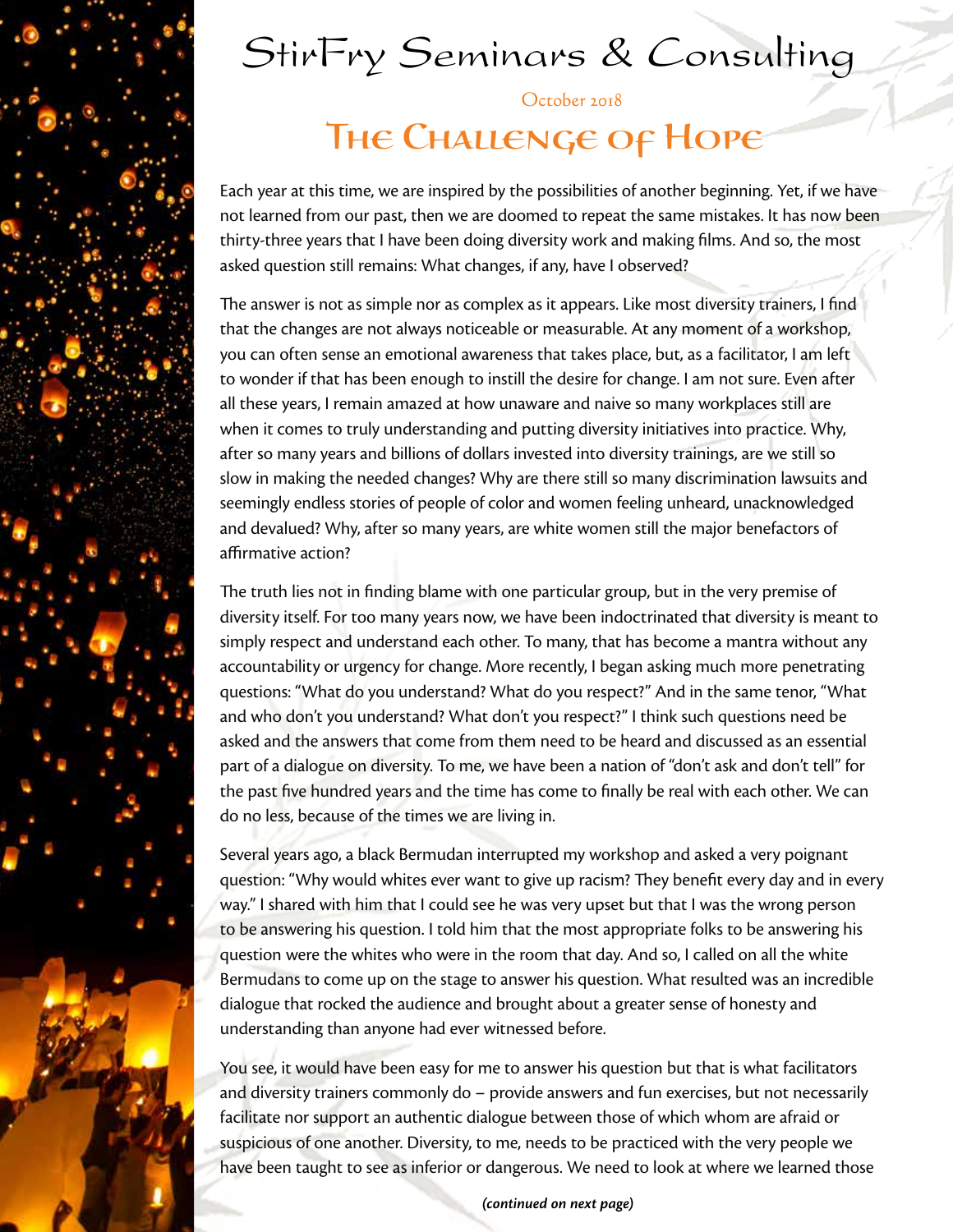# StirFry Seminars & Consulting

prejudices from, how those experiences have affected us, and how such beliefs affect our perceptions and relationships with people who are different from ourselves.

As the November elections are now close at hand, what path will we choose this time around? What actions will we take to make this a more equitable world? What aspects of ourselves will we question and change? When will we begin those much-needed dialogues with those we love as well as with those we have never truly gotten to know because of our fears? For me, that is the challenge and the hope. As was shared in the film, *Shawshank Redemption*:

> *Hope is a good thing, maybe the best of things.* and *No good dream ever died.*

And so, in honor of Martin Luther King, Jr. and so many others, it is my hope and prayer that someday we will look back with pride, knowing that on that cold November in 2018, together, we brought back the Dream.



StirFry Seminars & Consulting Innovative Tools for Diversity Training



## Mindful Facilitation Certificate

1-Year Training Program: June 2019-June 2020 Hurry! \$500 Tuition Discount For Registering Before December 1st!

This program provides an intensive level communication and facilitation (in-person and online) training to those wishing to develop their cultural intelligence, as well as individual and group process skills from a Mindful Facilitation and multicultural perspective. This program will also provide participants with the necessary skills and knowledge to work more effectively with educational and social institutions, professional environments, and diverse communities on diversity issues and cross-cultural needs and concerns.

#### To Register: www.stirfryseminars.com/certification

Questions? Schedule a time to speak with Lee Mun Wah, StirFry Seminars' Executive Director and Certificate Facilitator Today! Contact 510-204-8840 x 103 for appointment availability.